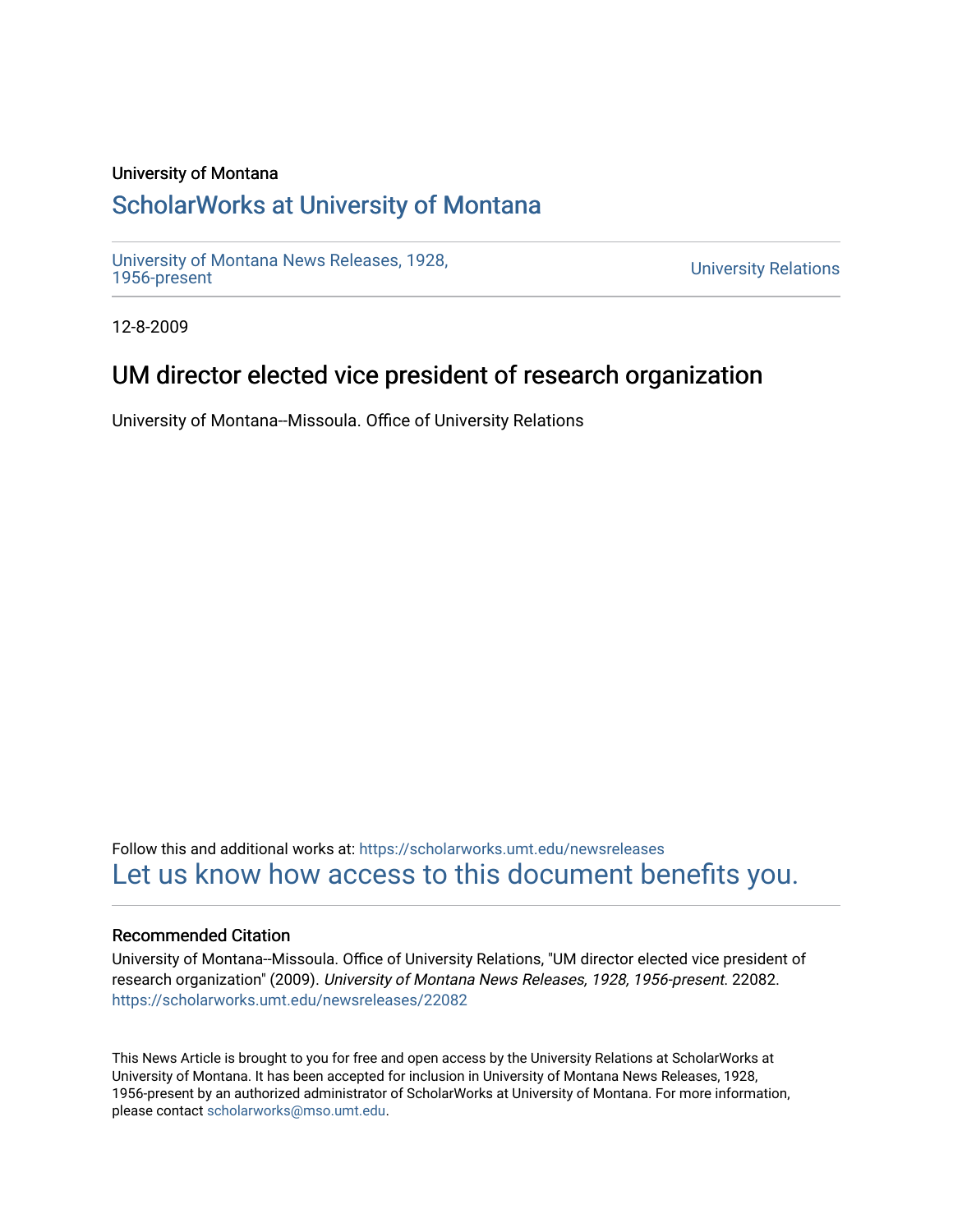

UNIVERSITY RELATIONS • MISSOULA. MT 59812 • 406.243.2522 • FAX: 406.243.4520

## *Releas*

Dec. 8, 2009

**Contact:** Judy Fredenberg. director, UM Office of Research and Sponsored Programs. 406-243- 6671. [iudv.fredenburg@umontana.edu](mailto:iudv.fredenburg@umontana.edu).

### **UM DIRECTOR ELECTED VICE PRESIDENT OF RESEARCH ORGANIZATION MISSOULA —**

Judy Fredenberg, director of The University of Montana's Office of Research and Sponsored Programs, recently was elected vice president/president-elect of the National Council of University Research Administrators.

As vice president of NCURA. Fredenberg will coordinate the 2010 annual meeting for the organization, which aims to advance the field of research administration through education and professional development programs. She will assume the role of president in 2011.

An active member of NCURA since 1992, Fredenberg served on various committees and boards before being elected vice president/president-elect. She's looking forward to the challenges and opportunities her new position will provide.

"There's a saying, 'We all drink water from wells we did not dig," ' Fredenberg said. "Through NCURA, I drink every day from existing 'wells' of knowledge, commitment, camaraderie and volunteerism. In a time where 'shovel-ready' is a common catchphrase. I'm honored and excited to take up my own pick and shovel and join my colleagues in maintaining those existing wells, and perhaps even in digging a few more."

Fredenberg earned a bachelor's degree in English and a master's degree in public administration from UM. She has worked at the University in a variety of research- and development-related positions since 1981.